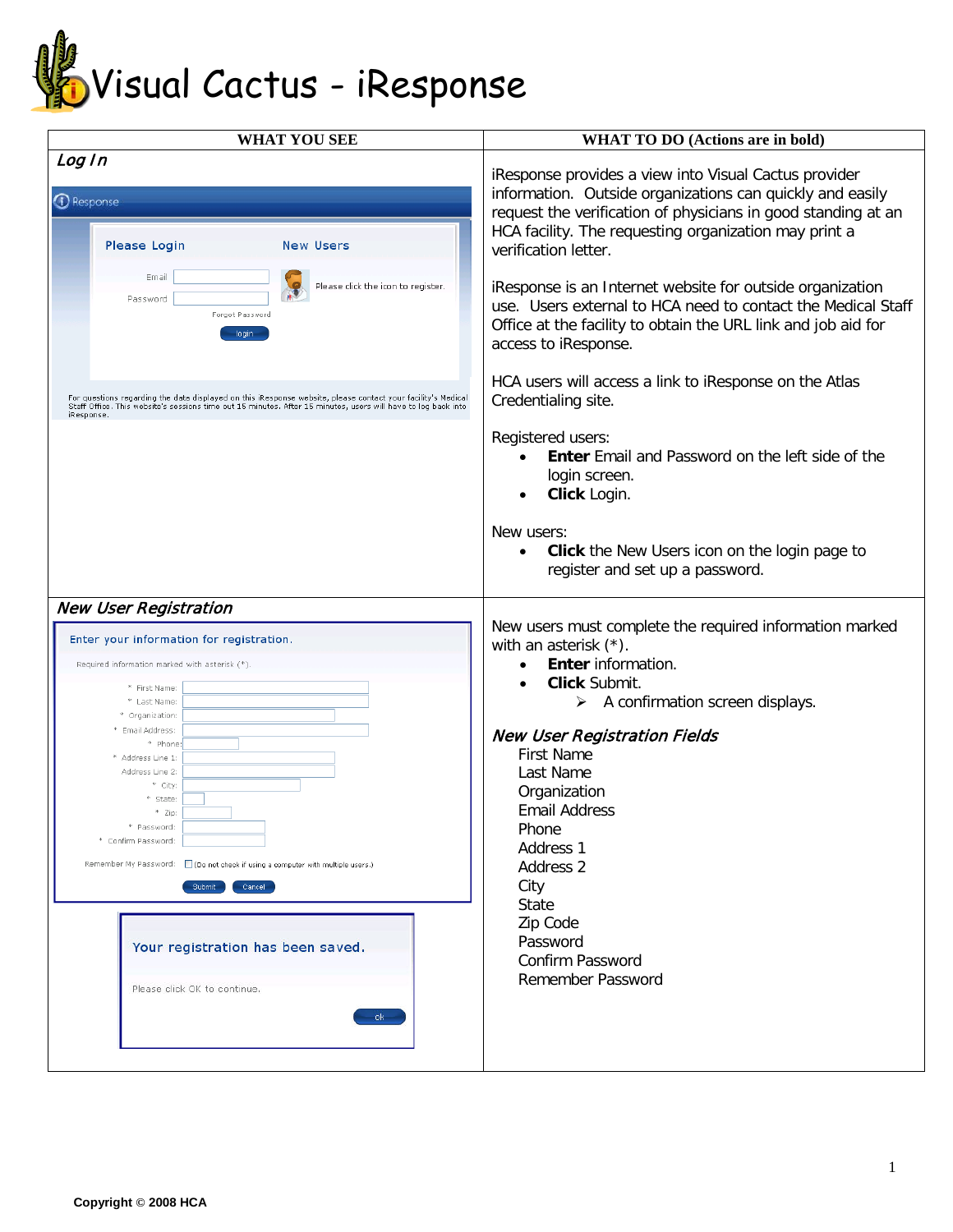

| iResponse opens with a Search option and a Profile option.<br>Profile<br>This option allows users to update registration information.<br>Click Profile.<br>$\triangleright$ The registration screen displays.<br>Search<br>Users may search for providers included in the HCA<br>enterprise-wide database by last name or NPI number.<br>Enter physician last name or NPI number.<br>$\triangleright$ One letter or several letters may be included<br>in the Last Name field.                                                                                                                                                                                                                                                                         |
|--------------------------------------------------------------------------------------------------------------------------------------------------------------------------------------------------------------------------------------------------------------------------------------------------------------------------------------------------------------------------------------------------------------------------------------------------------------------------------------------------------------------------------------------------------------------------------------------------------------------------------------------------------------------------------------------------------------------------------------------------------|
| Click Search.                                                                                                                                                                                                                                                                                                                                                                                                                                                                                                                                                                                                                                                                                                                                          |
| A list of providers whose last name matches the search<br>criteria displays. The following information appears for each<br>provider, if it is available:<br>Photo of provider<br>Provider name and CACTUS ID number<br>Facility(ies) and Active or Inactive Position<br><b>Status</b><br>Category<br>Date of Birth<br>NPI number<br><b>Specialties</b><br>Scroll downward to see the full list of providers.<br>Click the provider's name to generate a verification<br>letter about the provider's standing at each facility.<br>$\triangleright$ One of three letters is generated:<br>In Good Standing Letter.<br>Contact Medical Staff Office (MSO)<br>2)<br>Letter.<br><b>Combination Letter.</b><br>3)<br>The letter opens in a new window.<br>➤ |
|                                                                                                                                                                                                                                                                                                                                                                                                                                                                                                                                                                                                                                                                                                                                                        |